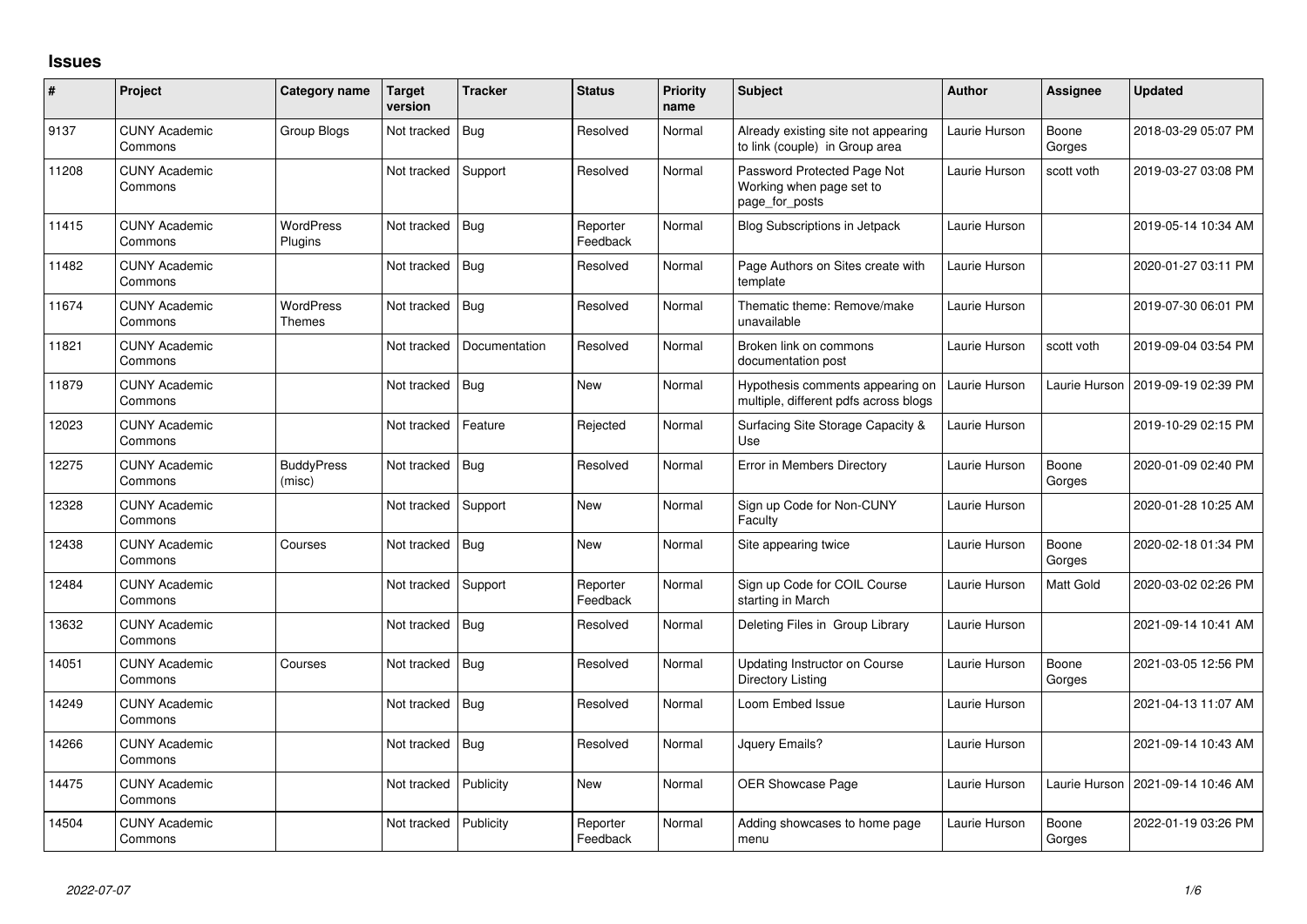| #     | Project                         | Category name               | <b>Target</b><br>version | <b>Tracker</b> | <b>Status</b>        | <b>Priority</b><br>name | <b>Subject</b>                                              | <b>Author</b> | <b>Assignee</b>       | <b>Updated</b>      |
|-------|---------------------------------|-----------------------------|--------------------------|----------------|----------------------|-------------------------|-------------------------------------------------------------|---------------|-----------------------|---------------------|
| 14538 | <b>CUNY Academic</b><br>Commons |                             | Not tracked              | Support        | Reporter<br>Feedback | Normal                  | <b>Weebly To Commons</b>                                    | Laurie Hurson |                       | 2021-09-14 10:47 AM |
| 14726 | <b>CUNY Academic</b><br>Commons |                             | Not tracked              | Bug            | Resolved             | Normal                  | Group not letting me connect to<br>already existing site    | Laurie Hurson | Jeremy Felt           | 2021-09-10 10:08 AM |
| 14767 | <b>CUNY Academic</b><br>Commons | <b>WordPress</b><br>Plugins | Not tracked              | Support        | Resolved             | Normal                  | Kadence Block Plugin Icons not<br>working                   | Laurie Hurson |                       | 2022-04-27 04:31 PM |
| 14791 | <b>CUNY Academic</b><br>Commons |                             | Not tracked              | Bug            | Resolved             | Normal                  | Default author on conference<br>template                    | Laurie Hurson |                       | 2021-09-21 11:07 AM |
| 15176 | <b>CUNY Academic</b><br>Commons |                             | Not tracked              | Support        | Reporter<br>Feedback | Normal                  | Archiving Q Writing & Old<br>Wordpress Sites on the Commons | Laurie Hurson |                       | 2022-02-08 10:28 AM |
| 15409 | <b>CUNY Academic</b><br>Commons |                             | Not tracked              | Bug            | Resolved             | Normal                  | <b>Commons Loading Slow</b>                                 | Laurie Hurson |                       | 2022-02-22 02:32 PM |
| 15923 | <b>CUNY Academic</b><br>Commons |                             | Not tracked              | Feature        | Reporter<br>Feedback | Normal                  | <b>Bellows Plugin Adjustments</b>                           | Laurie Hurson |                       | 2022-04-20 10:10 AM |
| 16278 | <b>CUNY Academic</b><br>Commons | Server                      | Not tracked              | Support        | Resolved             | Normal                  | <b>Commons Down</b>                                         | Laurie Hurson | Raymond<br>Hoh        | 2022-06-23 09:21 PM |
| 9289  | <b>CUNY Academic</b><br>Commons | <b>WordPress</b><br>Plugins | Future<br>release        | Bug            | Reporter<br>Feedback | Normal                  | <b>Email Users Plugin</b>                                   | Laurie Hurson | Boone<br>Gorges       | 2018-10-24 12:34 PM |
| 11131 | <b>CUNY Academic</b><br>Commons |                             | Future<br>release        | Feature        | Reporter<br>Feedback | Normal                  | <b>Image Annotation Plugins</b>                             | Laurie Hurson |                       | 2019-02-26 11:33 AM |
| 11789 | <b>CUNY Academic</b><br>Commons | Courses                     | Future<br>release        | Feature        | <b>New</b>           | Normal                  | Ability to remove item from Courses<br>list                 | Laurie Hurson | Sonja Leix            | 2019-09-24 12:28 PM |
| 11843 | <b>CUNY Academic</b><br>Commons | WordPress<br>(misc)         | Future<br>release        | Design/UX      | New                  | Normal                  | Tweaking the Gutenberg Editor<br>Interface                  | Laurie Hurson |                       | 2022-04-26 12:00 PM |
| 12446 | <b>CUNY Academic</b><br>Commons | Groups (misc)               | Future<br>release        | Feature        | Reporter<br>Feedback | Normal                  | Toggle default site to group forum<br>postina               | Laurie Hurson | Laurie Hurson         | 2020-03-10 11:57 AM |
| 13650 | <b>CUNY Academic</b><br>Commons | Group Library               | Future<br>release        | Feature        | <b>New</b>           | Normal                  | Forum Attachments in Group<br>Library                       | Laurie Hurson |                       | 2021-11-19 12:30 PM |
| 14787 | <b>CUNY Academic</b><br>Commons | <b>Plugin Packages</b>      | Future<br>release        | Feature        | <b>New</b>           | Normal                  | Creating a "Design" plugin package                          | Laurie Hurson | scott voth            | 2022-04-27 04:56 PM |
| 7537  | <b>CUNY Academic</b><br>Commons | Events                      |                          | Bug            | Rejected             | Normal                  | bbPress Group Events Widget does<br>not display             | Laurie Hurson | Raymond<br><b>Hoh</b> | 2017-04-27 02:32 PM |
| 7629  | <b>CUNY Academic</b><br>Commons | <b>BuddyPress</b><br>(misc) |                          | <b>Bug</b>     | Duplicate            | Normal                  | Coupled Group/Site email<br>generation Issue                | Laurie Hurson | Boone<br>Gorges       | 2017-02-06 04:09 PM |
| 10953 | <b>CUNY Academic</b><br>Commons |                             |                          | Documentation  | Resolved             | Normal                  | Help pages - Privacy                                        | Laurie Hurson | scott voth            | 2019-01-14 05:32 PM |
| 13857 | <b>CUNY Academic</b><br>Commons |                             |                          | Publicity      | Resolved             | Normal                  | Student Numbers for Annual Report                           | Laurie Hurson |                       | 2021-01-24 01:04 PM |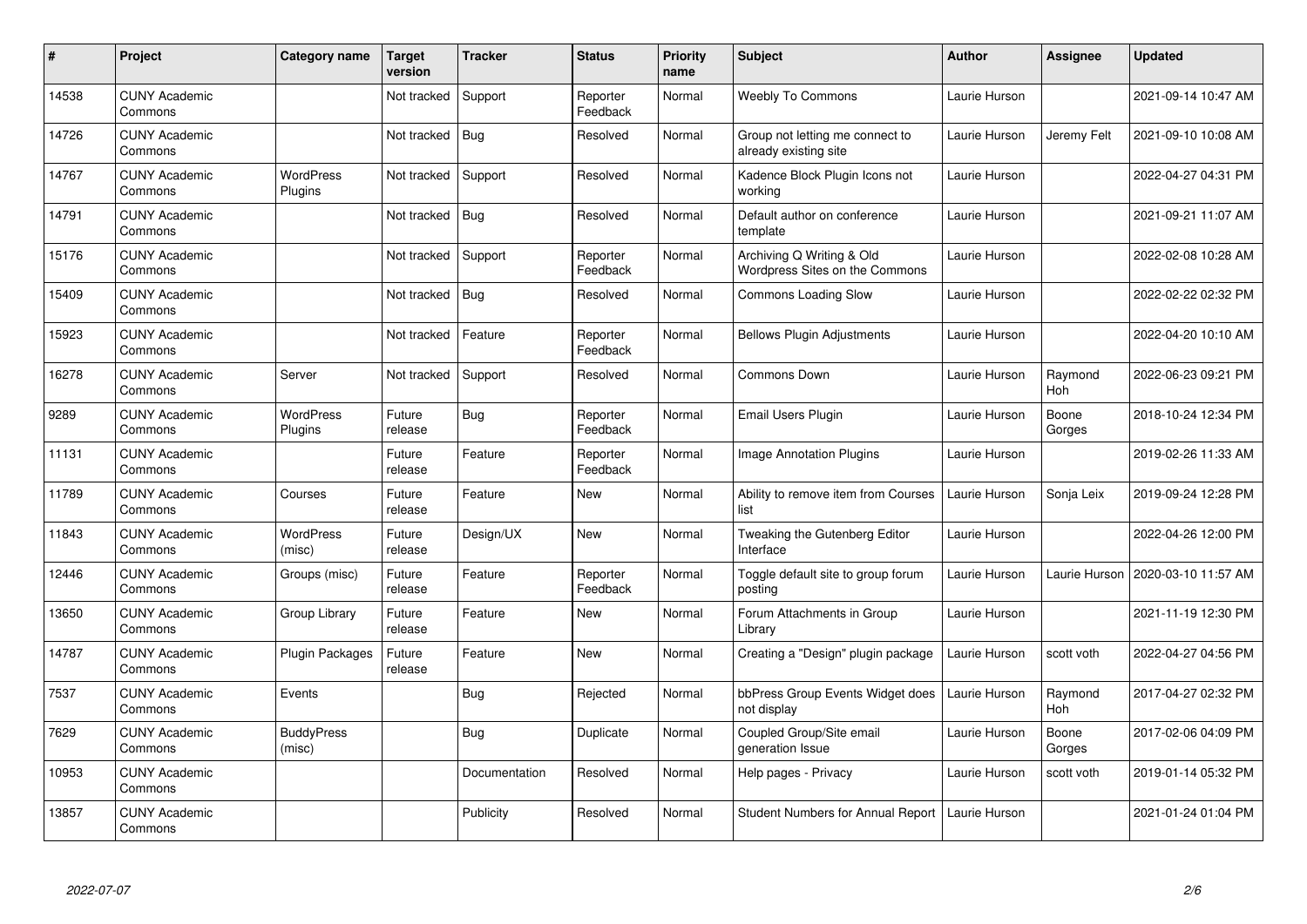| #     | Project                         | Category name               | <b>Target</b><br>version | <b>Tracker</b> | <b>Status</b>        | <b>Priority</b><br>name | <b>Subject</b>                                                          | <b>Author</b> | <b>Assignee</b>       | <b>Updated</b>      |
|-------|---------------------------------|-----------------------------|--------------------------|----------------|----------------------|-------------------------|-------------------------------------------------------------------------|---------------|-----------------------|---------------------|
| 13915 | <b>CUNY Academic</b><br>Commons |                             |                          | Support        | Resolved             | Normal                  | Writing in Markdown Question                                            | Laurie Hurson |                       | 2021-02-23 10:46 AM |
| 14208 | <b>CUNY Academic</b><br>Commons |                             |                          | Feature        | Resolved             | Normal                  | Loom Videos                                                             | Laurie Hurson |                       | 2021-03-23 02:25 PM |
| 14227 | <b>CUNY Academic</b><br>Commons |                             |                          | Bug            | Rejected             | Normal                  | Missing Appearance section of<br>Dashboard                              | Laurie Hurson |                       | 2021-03-24 04:08 PM |
| 14878 | <b>CUNY Academic</b><br>Commons |                             |                          | Feature        | Rejected             | Normal                  | Bulk delete forum replies                                               | Laurie Hurson | Raymond<br>Hoh        | 2022-04-28 11:35 AM |
| 14936 | <b>CUNY Academic</b><br>Commons |                             |                          | <b>Bug</b>     | <b>New</b>           | Normal                  | Commons websites blocked by SPS<br>campus network                       | Laurie Hurson |                       | 2021-11-03 03:57 PM |
| 14940 | <b>CUNY Academic</b><br>Commons |                             |                          | <b>Bug</b>     | <b>New</b>           | Normal                  | Discrepancy between Commons<br>profile "sites" and actual # of sites    | Laurie Hurson |                       | 2021-11-08 11:09 AM |
| 15509 | <b>CUNY Academic</b><br>Commons |                             |                          | <b>Bug</b>     | Rejected             | Normal                  | <b>Comments and Image Error</b>                                         | Laurie Hurson |                       | 2022-03-02 04:26 PM |
| 15757 | <b>CUNY Academic</b><br>Commons |                             |                          | <b>Bug</b>     | <b>New</b>           | Normal                  | Members # do not match                                                  | Laurie Hurson |                       | 2022-03-30 04:52 PM |
| 16087 | <b>CUNY Academic</b><br>Commons |                             |                          | Bug            | Rejected             | Normal                  | ZotPress not displaying Group<br>Library                                | Laurie Hurson |                       | 2022-05-11 05:03 PM |
| 16332 | <b>CUNY Academic</b><br>Commons |                             |                          | Feature        | <b>New</b>           | Normal                  | Refining the OER Tag: Remove<br>OER tag option from Creation<br>Process | Laurie Hurson |                       | 2022-07-05 01:07 PM |
| 16335 | <b>CUNY Academic</b><br>Commons |                             |                          | Feature        | <b>New</b>           | Normal                  | Revisiting options and functions of<br>Creative Commons license widget  | Laurie Hurson |                       | 2022-07-06 11:17 AM |
| 12121 | <b>CUNY Academic</b><br>Commons | WordPress<br>Plugins        | 2.0.3                    | Feature        | Reporter<br>Feedback | Normal                  | Embedding H5P Iframes on<br>Commons Site                                | Laurie Hurson | Boone<br>Gorges       | 2022-06-29 11:32 AM |
| 15613 | <b>CUNY Academic</b><br>Commons |                             | 2.0.3                    | Feature        | Reporter<br>Feedback | Normal                  | Adding "Passster" plugin                                                | Laurie Hurson |                       | 2022-06-29 11:32 AM |
| 16199 | <b>CUNY Academic</b><br>Commons | <b>Directories</b>          | 2.0.3                    | <b>Bug</b>     | New                  | Normal                  | Removed "Semester" Filter from<br><b>Courses Directory</b>              | Laurie Hurson | Boone<br>Gorges       | 2022-06-29 11:32 AM |
| 14439 | <b>CUNY Academic</b><br>Commons | Spam/Spam<br>Prevention     | 2.0.2                    | Support        | Resolved             | Normal                  | Aprroved comments held for<br>moderation                                | Laurie Hurson | Raymond<br>Hoh        | 2022-06-28 09:18 PM |
| 16183 | <b>CUNY Academic</b><br>Commons | Onboarding                  | 2.0.1                    | Bug            | Resolved             | Normal                  | Contrast for member names in the<br>invite modal                        | Laurie Hurson |                       | 2022-06-14 11:35 AM |
| 16188 | <b>CUNY Academic</b><br>Commons | <b>WordPress</b><br>Plugins | 2.0.1                    | <b>Bug</b>     | Resolved             | Normal                  | "Choose a liscense" modal not<br>loading                                | Laurie Hurson | Raymond<br><b>Hoh</b> | 2022-06-02 04:22 PM |
| 11937 | <b>CUNY Academic</b><br>Commons | Reckoning                   | 2.0.0                    | Feature        | Resolved             | Normal                  | Integration between WP Grade<br><b>Comments and Reckoning</b>           | Laurie Hurson | Boone<br>Gorges       | 2022-05-26 11:36 AM |
| 15220 | <b>CUNY Academic</b><br>Commons | Groups (misc)               | 2.0.0                    | Feature        | Resolved             | Normal                  | Extending the OER Metadata Tag                                          | Laurie Hurson | Boone<br>Gorges       | 2022-05-26 11:36 AM |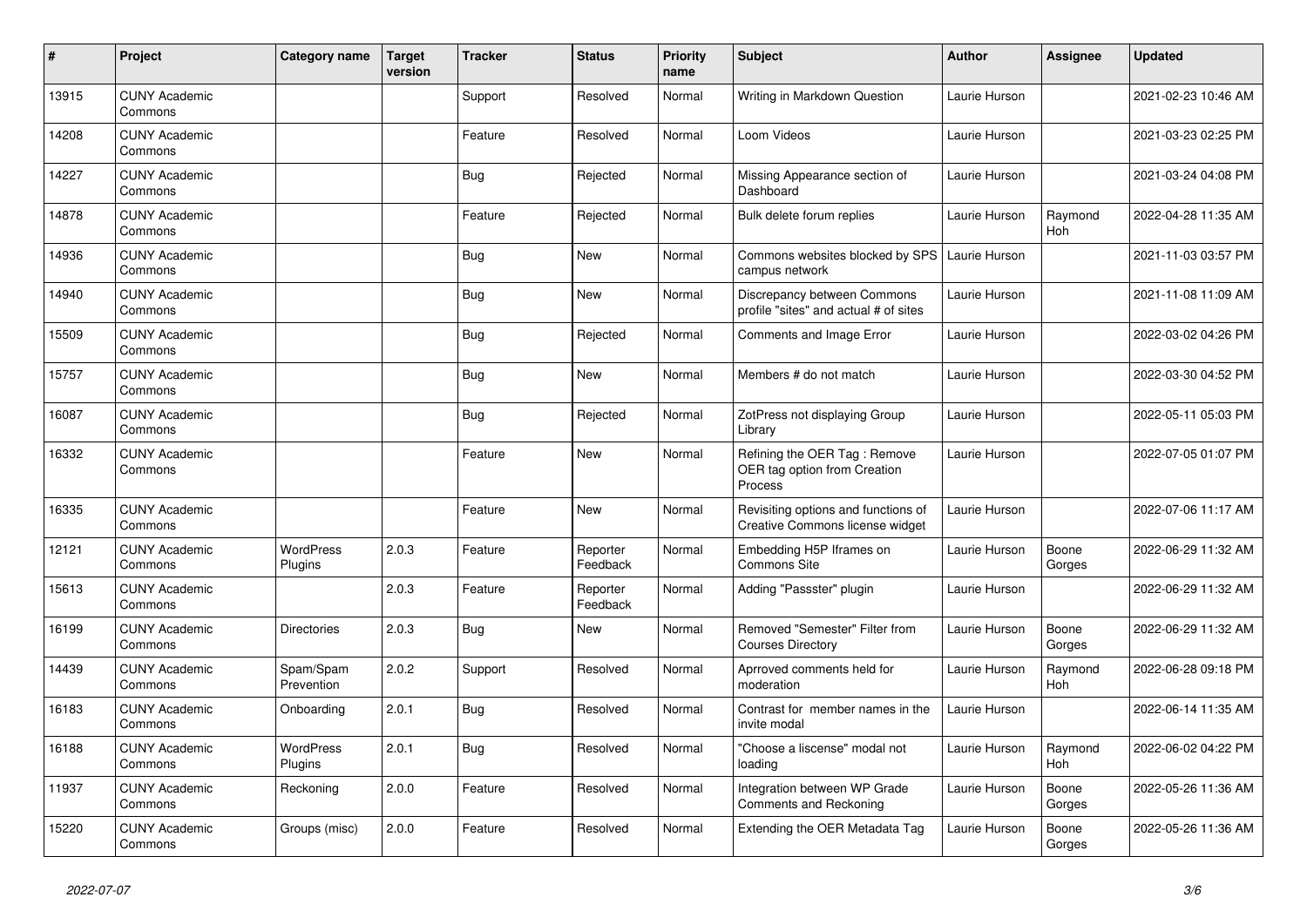| $\pmb{\#}$ | <b>Project</b>                  | Category name                | <b>Target</b><br>version | <b>Tracker</b> | <b>Status</b> | <b>Priority</b><br>name | <b>Subject</b>                                                                             | <b>Author</b> | <b>Assignee</b>   | <b>Updated</b>      |
|------------|---------------------------------|------------------------------|--------------------------|----------------|---------------|-------------------------|--------------------------------------------------------------------------------------------|---------------|-------------------|---------------------|
| 16055      | <b>CUNY Academic</b><br>Commons |                              | 1.19.9                   | <b>Bug</b>     | Resolved      | Normal                  | Header Image Will not Display                                                              | Laurie Hurson |                   | 2022-05-10 10:44 AM |
| 15947      | <b>CUNY Academic</b><br>Commons |                              | 1.19.8                   | <b>Bug</b>     | Resolved      | Normal                  | Slides and Site Running slow issues                                                        | Laurie Hurson |                   | 2022-04-26 10:45 AM |
| 15756      | <b>CUNY Academic</b><br>Commons | WordPress<br>Plugins         | 1.19.7                   | Bug            | Resolved      | Normal                  | Authors Unable to access<br>dashboard                                                      | Laurie Hurson |                   | 2022-04-12 11:31 AM |
| 15564      | <b>CUNY Academic</b><br>Commons | <b>WordPress</b><br>Plugins  | 1.19.6                   | Feature        | Resolved      | Normal                  | Plugin request for 'default featured<br>image"                                             | Laurie Hurson |                   | 2022-03-15 11:57 AM |
| 15482      | <b>CUNY Academic</b><br>Commons | <b>WordPress</b><br>Plugins  | 1.19.5                   | Feature        | Resolved      | Normal                  | Request for Plugin 'Serious Simple<br>Podcasting'                                          | Laurie Hurson | Boone<br>Gorges   | 2022-03-08 12:26 PM |
| 15368      | <b>CUNY Academic</b><br>Commons |                              | 1.19.4                   | Documentation  | Resolved      | Normal                  | Commons home page access                                                                   | Laurie Hurson |                   | 2022-02-17 02:24 PM |
| 15383      | <b>CUNY Academic</b><br>Commons | WordPress<br><b>Themes</b>   | 1.19.4                   | Feature        | Resolved      | Normal                  | Add Dazzling theme?                                                                        | Laurie Hurson | Boone<br>Gorges   | 2022-02-22 11:01 AM |
| 15219      | <b>CUNY Academic</b><br>Commons | Layout                       | 1.19.3                   | <b>Bug</b>     | Resolved      | Normal                  | Alignment with Rowling Theme                                                               | Laurie Hurson | Raymond<br>Hoh    | 2022-02-08 02:38 PM |
| 15251      | <b>CUNY Academic</b><br>Commons |                              | 1.19.3                   | Feature        | Resolved      | Normal                  | Add "Ultra" theme                                                                          | Laurie Hurson |                   | 2022-02-08 02:37 PM |
| 14170      | <b>CUNY Academic</b><br>Commons | Courses                      | 1.19.0                   | Feature        | Resolved      | Normal                  | Collecting OER Metadata                                                                    | Laurie Hurson | Boone<br>Gorges   | 2022-01-04 12:02 PM |
| 14179      | <b>CUNY Academic</b><br>Commons | Home Page                    | 1.19.0                   | Feature        | Resolved      | Normal                  | Featured Sites and Groups for<br>Home Page Redesign                                        | Laurie Hurson | Colin<br>McDonald | 2022-01-04 12:03 PM |
| 14457      | <b>CUNY Academic</b><br>Commons | Courses                      | 1.19.0                   | Feature        | Resolved      | Normal                  | Toggle for Public Sites in Course<br>Directory                                             | Laurie Hurson | Boone<br>Gorges   | 2022-01-04 11:16 AM |
| 14777      | <b>CUNY Academic</b><br>Commons | Courses                      | 1.19.0                   | Outreach       | Resolved      | Normal                  | Email to faculty who create course<br>groups and site                                      | Laurie Hurson |                   | 2022-01-04 11:24 AM |
| 14786      | <b>CUNY Academic</b><br>Commons | Groups (misc)                | 1.19.0                   | Feature        | Resolved      | Normal                  | Adding "class project" purpose                                                             | Laurie Hurson | Boone<br>Gorges   | 2022-01-04 11:20 AM |
| 14897      | <b>CUNY Academic</b><br>Commons | Courses                      | 1.19.0                   | Feature        | Resolved      | Normal                  | Adding "Instructor" field to indicate<br>which Admin is Instructor of a<br>"teaching" site | Laurie Hurson | Raymond<br>Hoh    | 2022-01-04 11:19 AM |
| 14380      | <b>CUNY Academic</b><br>Commons |                              | 1.18.10                  | Feature        | Resolved      | Normal                  | <b>SPLOT Site for User stories</b>                                                         | Laurie Hurson |                   | 2021-05-11 11:37 AM |
| 14451      | <b>CUNY Academic</b><br>Commons | <b>Blogs</b><br>(BuddyPress) | 1.18.10                  | Bug            | Resolved      | Normal                  | Search filtering not working correctly                                                     | Laurie Hurson | Boone<br>Gorges   | 2021-05-12 03:24 PM |
| 14287      | <b>CUNY Academic</b><br>Commons |                              | 1.18.8                   | Feature        | Resolved      | Normal                  | Add Eventbrite Plugin                                                                      | Laurie Hurson |                   | 2021-04-13 11:21 AM |
| 14018      | <b>CUNY Academic</b><br>Commons | Group Forums                 | 1.18.7                   | Feature        | Resolved      | Normal                  | Forum design improvements                                                                  | Laurie Hurson | Boone<br>Gorges   | 2021-03-23 11:43 AM |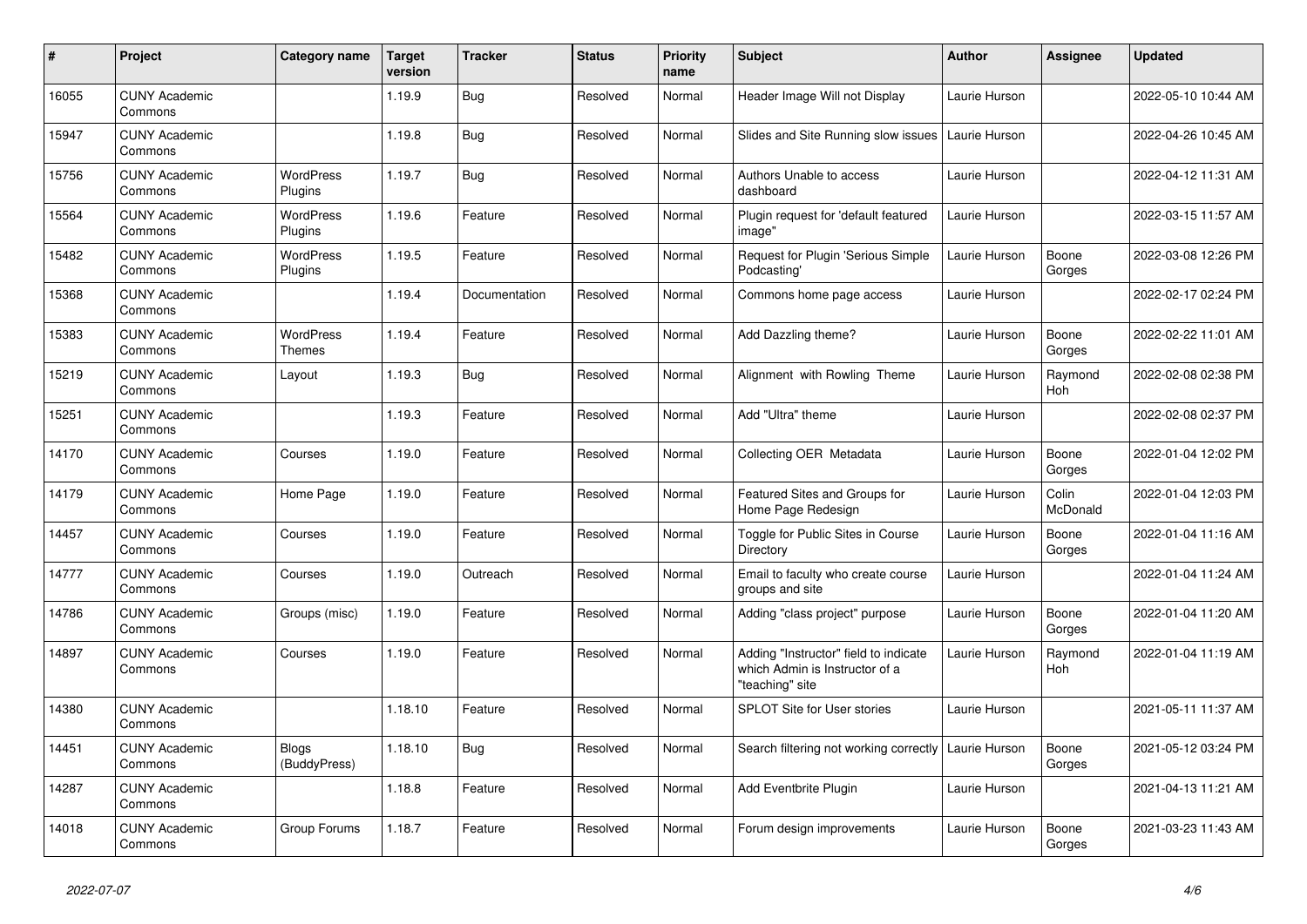| $\pmb{\sharp}$ | Project                         | Category name                | <b>Target</b><br>version | <b>Tracker</b> | <b>Status</b> | <b>Priority</b><br>name | <b>Subject</b>                                                  | <b>Author</b> | <b>Assignee</b>       | <b>Updated</b>      |
|----------------|---------------------------------|------------------------------|--------------------------|----------------|---------------|-------------------------|-----------------------------------------------------------------|---------------|-----------------------|---------------------|
| 14095          | <b>CUNY Academic</b><br>Commons |                              | 1.18.7                   | Bug            | Resolved      | Normal                  | Ensemble Plugin not updating URL                                | Laurie Hurson | Boone<br>Gorges       | 2021-03-23 11:43 AM |
| 14115          | <b>CUNY Academic</b><br>Commons | Shortcodes and<br>embeds     | 1.18.6                   | Feature        | Resolved      | Normal                  | Add Twine Embed Plugin                                          | Laurie Hurson | Boone<br>Gorges       | 2021-03-11 10:53 AM |
| 13678          | <b>CUNY Academic</b><br>Commons | <b>WordPress</b><br>Themes   | 1.18.1                   | Feature        | Resolved      | Normal                  | Theme request                                                   | Laurie Hurson |                       | 2020-12-22 03:38 PM |
| 13706          | <b>CUNY Academic</b><br>Commons |                              | 1.18.1                   | Feature        | Resolved      | Normal                  | Github embed                                                    | Laurie Hurson |                       | 2020-12-22 03:39 PM |
| 12447          | <b>CUNY Academic</b><br>Commons | Courses                      | 1.18.0                   | Feature        | Resolved      | Normal                  | <b>Tallying Forum Participation</b>                             | Laurie Hurson | Raymond<br><b>Hoh</b> | 2020-12-08 11:32 AM |
| 13578          | <b>CUNY Academic</b><br>Commons |                              | 1.17.8                   | Support        | Resolved      | Normal                  | ODP File type upload                                            | Laurie Hurson |                       | 2020-11-17 09:52 AM |
| 13068          | <b>CUNY Academic</b><br>Commons | Courses                      | 1.17.2                   | Bug            | Resolved      | Normal                  | Deleted groups appearing in<br>courses list                     | Laurie Hurson | Boone<br>Gorges       | 2020-08-25 11:27 AM |
| 12140          | <b>CUNY Academic</b><br>Commons | Accessibility                | 1.17.0                   | Bug            | Resolved      | Normal                  | Fixing Size/Contrast of "Recently<br><b>Active Text"</b>        | Laurie Hurson | Boone<br>Gorges       | 2020-07-14 12:22 PM |
| 12448          | <b>CUNY Academic</b><br>Commons | Courses                      | 1.17.0                   | <b>Bug</b>     | Resolved      | Normal                  | Course metadata should update on<br>site/group metadata update  | Laurie Hurson | Boone<br>Gorges       | 2020-07-15 12:09 PM |
| 11906          | <b>CUNY Academic</b><br>Commons |                              | 1.16.8                   | Documentation  | Resolved      | Normal                  | Commons "Help" and Teaching Site<br>Overhaul                    | Laurie Hurson | Laurie Hurson         | 2020-03-10 02:16 PM |
| 12519          | <b>CUNY Academic</b><br>Commons | User Experience              | 1.16.8                   | Bug            | Resolved      | Normal                  | Registration and Home Page links<br>on Mobile                   | Laurie Hurson | Raymond<br><b>Hoh</b> | 2020-03-17 05:03 PM |
| 12340          | <b>CUNY Academic</b><br>Commons | <b>Blogs</b><br>(BuddyPress) | 1.16.7                   | Feature        | Resolved      | Normal                  | Tweaking CC licensing on sites                                  | Laurie Hurson | Raymond<br>Hoh        | 2020-03-10 11:54 AM |
| 12139          | <b>CUNY Academic</b><br>Commons |                              | 1.16.5                   | Feature        | Resolved      | Normal                  | <b>Addressing Redundant Links</b><br><b>Accessibility Issue</b> | Laurie Hurson | Boone<br>Gorges       | 2020-02-11 10:57 AM |
| 12391          | <b>CUNY Academic</b><br>Commons | <b>WordPress</b><br>Themes   | 1.16.5                   | Feature        | Resolved      | Normal                  | Theme request - Ocean WP                                        | Laurie Hurson |                       | 2020-02-11 11:28 AM |
| 12278          | <b>CUNY Academic</b><br>Commons | WordPress<br>(misc)          | 1.16.3                   | <b>Bug</b>     | Resolved      | Normal                  | Cannot acces dashboard due to<br>"Critical Error"               | Laurie Hurson | Raymond<br>Hoh        | 2020-01-10 02:04 PM |
| 12183          | <b>CUNY Academic</b><br>Commons |                              | 1.16.1                   | <b>Bug</b>     | Resolved      | Normal                  | User cannot access their sites                                  | Laurie Hurson | Boone<br>Gorges       | 2019-12-05 11:04 AM |
| 11201          | <b>CUNY Academic</b><br>Commons | WordPress<br>(misc)          | 1.16                     | Feature        | Resolved      | Normal                  | Add "Request to Join this Site"<br>button?                      | Laurie Hurson | Raymond<br>Hoh        | 2019-12-04 10:51 AM |
| 11833          | <b>CUNY Academic</b><br>Commons |                              | 1.16                     | Feature        | Resolved      | Normal                  | CC Image Plugin                                                 | Laurie Hurson |                       | 2019-11-08 10:58 AM |
| 11862          | <b>CUNY Academic</b><br>Commons | WordPress<br>Plugins         | 1.16                     | Bug            | Resolved      | Normal                  | Testing WP Grade Comments for<br>inclusion on Commons           | Laurie Hurson | Raymond<br>Hoh        | 2019-11-15 12:54 PM |